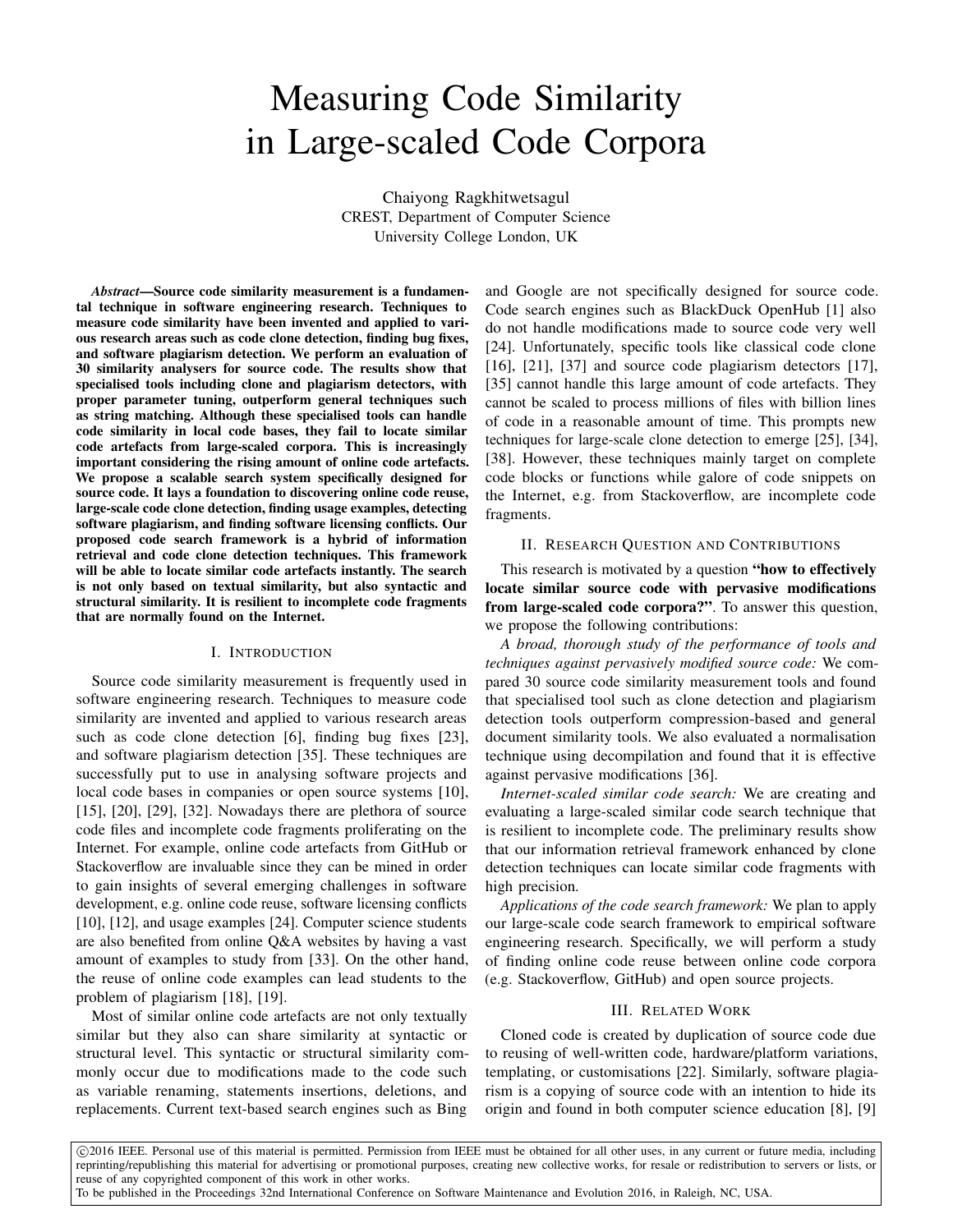and software industry [3]. To locate these similar pieces of cloned and copied code, several clone and plagiarism detectors have been invented in the past decades. They are based on various code similarity measurement techniques such as string matching [37], [41], token matching [7], [11], [13], [14], [17], [21], [35], [38]–[40], [42], tree similarity [5], [16], or sub-graph similarity [27], [28].

Code clone and plagiarism detection tools usually apply normalisation to source code. Code normalisation is a process of transforming source code into an intermediate representation. The similarity detection is then performed on the intermediate representation instead of the original source code text. Normalisation can improve the tools' precision and recall by canonicalising textual and structural changes that have been made to the source code. Examples of code normalisation found in clone and plagiarism detection include a usage of pretty printing [37], blind or consistent identifier renaming [21], [35], [37], token stream [21], [35], and abstract representation using abstract syntax tree (AST) [5], [16] or program dependence graph (PDG) [28].

Information retrieval (IR) technique is an established field of study underpinning modern search engines. Information retrieval techniques provide nearly instant searching time over massive datasets. There are numbers of indexing, querying, and ranking methods introduced by IR research community [4], [26], [31]. It has been mainly used for text search in very large databases or over the web. Recently, source code similarity detection using information retrieval technique is emerging in modern clone and plagiarism detection due to its scalability over large code bases [7], [38].

## IV. METHODOLOGY AND RESULTS

This research is divided into two parts. The first part covers a study of existing similarity measurement tools and techniques. The second part introduces a novel method to search for similar code in a large-scaled code database and its applications.

# *A. Code Similarity in the Presence of Pervasive Modifications*

We performed an empirical study of 30 similarity analysers on 50 Java source code with pervasive modifications. The pervasive modifications are code changes that affect the whole source file and are mostly found in code cloning, code plagiarism, and code refactoring. We created a ground truth dataset of pervasively modified code using ARTIFICE (source code obfuscator), ProGuard (byte code obfuscator), Java compiler (*javac*), and two decompilers: Krakatau and Procyon. The overall process is depicted in Figure 1. We applied obfuscators and decompilers to each original Java file to generate several of its pervasively modified counterparts. The 30 analysers are executed against this dataset and report pairwise similarity values. Only pairs of Java programs that are from the same original program are true positives. Thus, we thoroughly searched and selected the tools' settings and similarity thresholds that give the best classifications. Finally we compare the tools using their F-scores.



Fig. 1. The experimental framework for evaluation of code analysers against pervasively modified source code [36]

Furthermore, it is known that normalisation strongly affects the accuracy of similarity detection. We included compilation and decompilation as a pre-processing step of source code with pervasive modifications. The evaluation of the tools was repeated with a compilation and decompilation applied to the dataset before performing the detection. We analysed the results and compared them using F-scores.

Results: Table I lists the selected tools, including clone detectors; plagiarism detectors; compression tools; general similarity measurement tools, and their performance against pervasive modifications. The best performing tool in terms of F-score is the widely used token-based clone detector, *CCFinderX (ccfx)*, followed by *simjava*, a token-based plagiarism detector, and the string-based clone detector, *simian*. Normalised compression distance (NCD) which is a compression-based algorithm were observed to give comparable F-scores over all of its variants with different compression techniques. Table I only reports the tools' optimised parameter settings due to space limitations. The complete optimised settings and results can be found from the study website<sup>1</sup>.

Furthermore, we observed that normalisation by decompilation reduces the numbers of false positive and false negative of all the tools. The two decompilers, Krakatau and Procyon, provide comparable performance with Krakatau having slightly better F-measure scores for most of the tools. Six tools including *ccfx, deckard, jplag-java, plaggie, sherlock*, and *simjava* did not report any false classification at all after compiled and decompiled by Krakatau.

## *B. Internet-scaled Similar Code Search: ISiCS*

Classical code clone and plagiarism detectors do not scale well to large-scaled datasets [38]. Although there are scalable approaches to overcome this limitation [25], [34], [38], they still fail to handle incomplete code fragments. This is crucial since there are many of these fragments residing on the Internet especially on Q&A websites. Our "Internet-scaled Similar Code Search (ISiCS)" framework is a code search framework that is scalable and resistant to code incompleteness.

In ISiCS, information retrieval (IR) techniques are exploited as the underlying infrastructure of code retrieval and similarity measurement. Code clone detection techniques are adopted for code abstraction and normalisation. The search indexes are designed to store online code artefacts collected from

<sup>1</sup>http://crest.cs.ucl.ac.uk/resources/cloplag/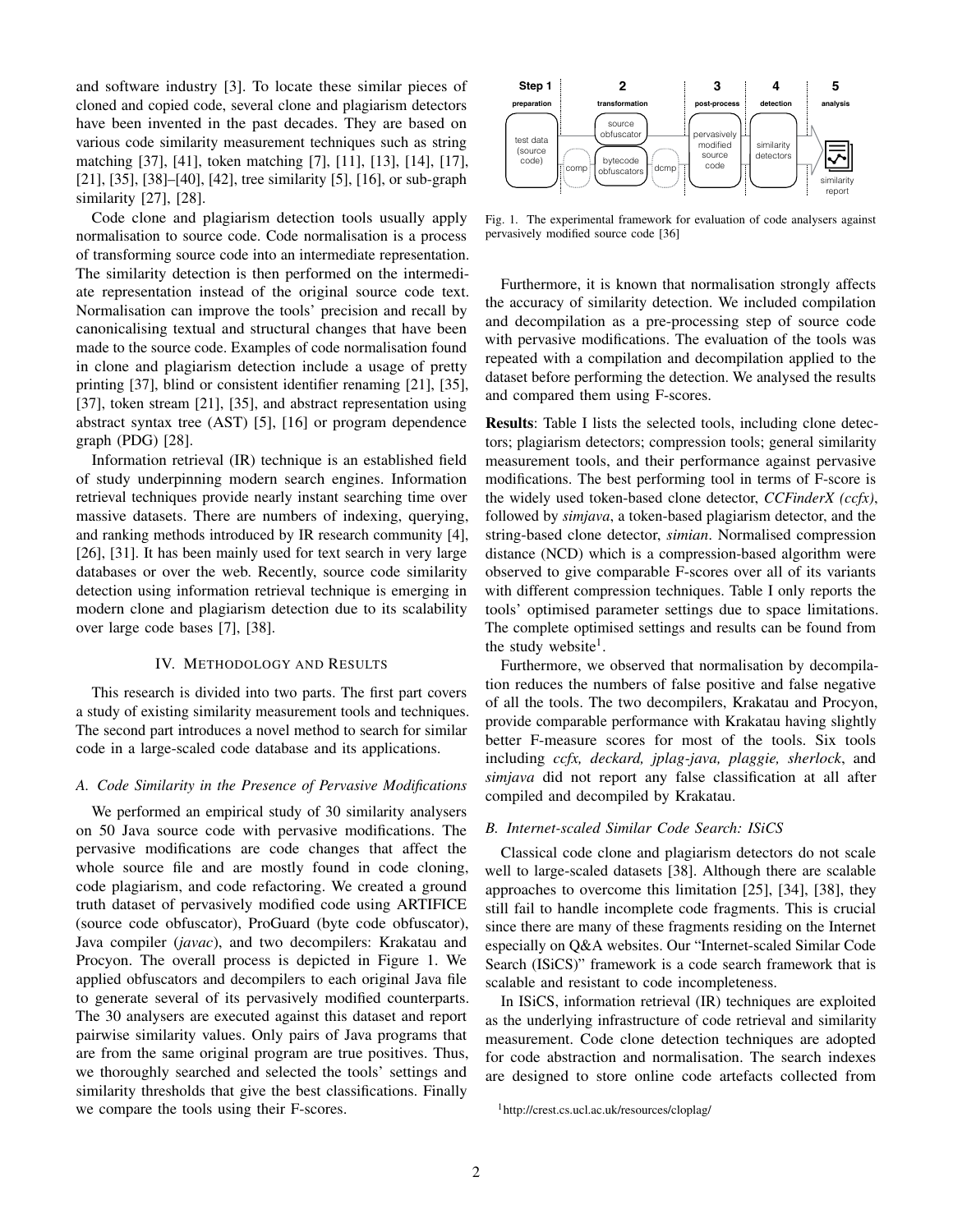TABLE I TOOL PERFORMANCE COMPARISON ON PERVASIVELY MODIFIED JAVA SOURCE CODE WITH AND WITHOUT DECOMPILATION (KRAKATAU) USING THE TOOLS' OPTIMAL CONFIGURATIONS.

|                       | <b>Optimised Settings</b> | F-score  |         |  |
|-----------------------|---------------------------|----------|---------|--|
| <b>Tool/Technique</b> | (Original)                | Original | Decomp. |  |
| Clone det.            |                           |          |         |  |
| ccfx                  | $b=20,21,24,t=17$         | 0.9095   | 1.0000  |  |
|                       | $b=22,23,t=7$             |          |         |  |
| deckard               | MINTOKEN=30               | 0.8595   | 1.0000  |  |
|                       | STRIDE=2                  |          |         |  |
|                       | SIMILARITY=0.95           |          |         |  |
| iclones               | $minblock=10$             | 0.6033   | 0.9407  |  |
|                       | minclone=50               |          |         |  |
| nicad                 | abstract=expressions      | 0.7080   | 0.9370  |  |
| simian                | minline=5,ignoreIdf       | 0.8719   | 0.9980  |  |
| Plagiarism det.       |                           |          |         |  |
| jplag-java            | $t=3$                     | 0.8045   | 1.0000  |  |
| jplag-text            | $t = 8$                   | 0.8582   | 0.9843  |  |
| plaggie               | $M=7$                     | 0.8210   | 1.0000  |  |
| sherlock              | $N=6, Z=3$                | 0.8284   | 1.0000  |  |
| simjava               | $r = 22$                  | 0.8941   | 1.0000  |  |
| simtext               | $r=4$                     | 0.5622   | 0.9754  |  |
| <b>Compression</b>    |                           |          |         |  |
| 7zncd-BZip2           | $mx=1,3,5$                | 0.8301   | 0.9494  |  |
| 7zncd-LZMA            | $mx = 7.9$                | 0.8160   | 0.9501  |  |
| 7zncd-LZMA2           | $mx=7.9$                  | 0.8189   | 0.9511  |  |
| 7zncd-Deflate         | $mx=9$                    | 0.8157   | 0.9500  |  |
| 7zncd-Deflate64       | $mx=9$                    | 0.8142   | 0.9500  |  |
| 7zncd-PPMd            | $mx=9$                    | 0.8078   | 0.9513  |  |
| bzip2ncd              | $C=1.9$                   | 0.8219   | 0.9453  |  |
| gzipncd               | $C=9$                     | 0.8153   | 0.9535  |  |
| icd                   | ma=Deflate,Deflate64      | 0.7404   | 0.8605  |  |
|                       | $mx=9$                    |          |         |  |
| ncd-bzlib             | N/A                       | 0.8163   | 0.9419  |  |
| ncd-zlib              | N/A                       | 0.8282   | 0.9474  |  |
| xz-ncd                | -e                        | 0.8228   | 0.9560  |  |
| <b>Others</b>         |                           |          |         |  |
| bsdiff                | N/A                       | 0.5797   | 0.9075  |  |
| diff                  | N/A                       | 0.6996   | 0.8815  |  |
| py-difflib            | SM_noautojunk             | 0.8393   | 0.9056  |  |
| py-fuzzywuzzy         | token_set_ratio           | 0.8167   | 0.9712  |  |
| py-jellyfish          | jaro_distance             | 0.6169   | 0.7937  |  |
| py-ngram              | N/A                       | 0.7925   | 0.9098  |  |
| py-sklearn            | N/A                       | 0.6802   | 0.9107  |  |

famous programming websites. These online code artefacts can be extracted from archives provided for downloads from Stackoverflow and GitHub, or crawled by web crawlers from websites that do not provide such download options. One of ISiCS goals is resiliency to incomplete code artefacts. Thus, its token-based similarity measurement method do not rely on code block or function completeness. Incomplete code snippets are processed as-is while complete source code files are parsed and processed at method level.

We envisage the complete ISiCS framework to contain more than one search index. Multiple indexes with different code abstract representations can enhance the recall of the search. Using this method, code artefacts are stored in one index only if they can be transformed into that index's required representation. Figure 2 represents the "multi-representation" search framework containing three search indexes. The first



Fig. 2. The framework of Internet-scaled Similar Code Search (ISiCS)

index exploits token-based representation. It stores source code in a form of *n*-grams of normalised tokens [6], [21]. The normalisation handles variable name, data type, and identifier modifications while *n*-grams [30] is used to capture code sequences. The second and the third index store source code in its textual and structural representation (e.g. AST [5], [16] or PDG [28]) respectively. For each index, we choose a similarity measure from the choices of six state-of-the-art IR similarity ranking functions: TF-IDF, BM25, DFR, IB, LMDirichlet, and LMJelinekMercer [2], [4], [31].

At query time, a code query  $Q$  is processed to create three sub queries  $Q_1, Q_2, Q_3$  as depicted in Figure 2. Each of the sub queries contains suitable representation of the code according to its respective index. The sub queries are then use to search from their designated index. The search results are aggregated and the ranked results of similar code is reported.

Preliminary Results: We implemented the proposed ISiCS framework based on Elasticsearch [2], an open-source high performance distributed search engine. The current implementation consists of single search index of token-based normalised *n*-grams. The ISiCS search index has four parameters: size of grams in *n*-gram, Java normalisation options, information retrieval similarity functions, and parameters of the IR similarity functions. The complete set of parameters and their possible values are shown in Table II. To obtain the highest precision for similar code search, we tuned the system by searching for the optimal set of configuration for these four parameters. The tuning dataset was extended from the experiment of pervasively modified source code [36].

The results of optimised configuration for each of the six IR similarity functions are listed in Table III. We selected the precision-at-*n* as the error measure [31] since the widely used precision and recall are difficult to measure over large datasets without a ground truth. We found that the best configuration with the highest precision-at-10 of 0.938 is by using Divergence From Randomness (DFR) similarity function [4] with inverse term frequency (*if*) as the basic model of information content, Laplace's law of succession (*l*) as the first normalisation of information gain, and uniform distribution of term frequency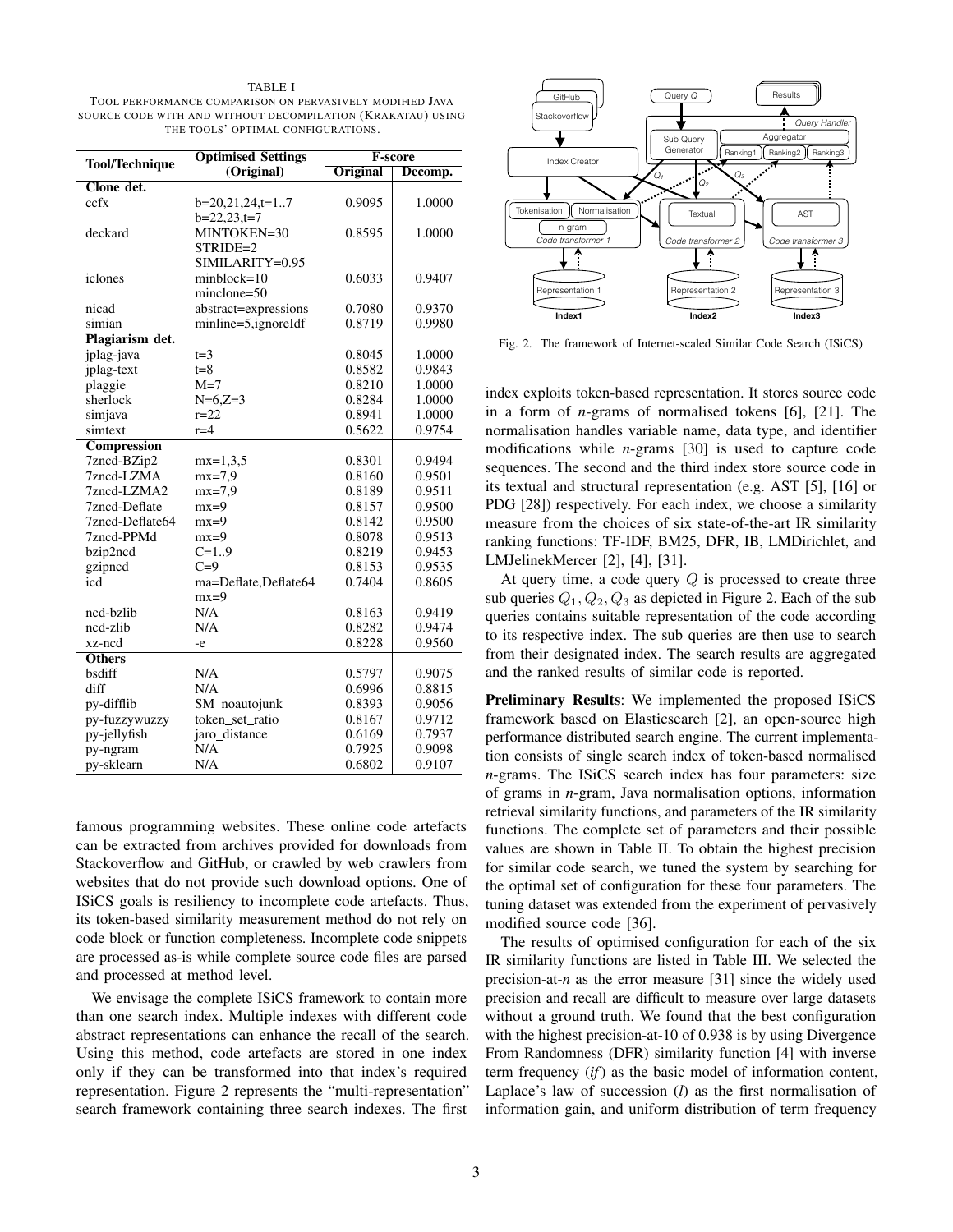#### TABLE II PARAMETERS OF ISICS

| <b>Parameter</b>        | Values                                           |  |  |
|-------------------------|--------------------------------------------------|--|--|
| Size of grams           | 2.3.4.5                                          |  |  |
| Java normalisation      | d (data type), j (Java class), k (Java keyword), |  |  |
|                         | p (Java package), s (string), w (word)           |  |  |
| IR similarity functions | TFIDF, BM25, DFR,                                |  |  |
|                         | IB, LMDirichlet, LMJelinekMercer                 |  |  |
| IR sim fnc. parameters  | Varied based on each specific sim func.          |  |  |

TABLE III THE BEST SETTINGS OF ISICS AGAINST PERVASIVELY MODIFIED CODE BASED ON PRECISION-AT-10.

| IR sim fnc.     | Parameter     | <b>Value</b> | Norm.   | $n$ -gram | Prec@10 |
|-----------------|---------------|--------------|---------|-----------|---------|
| <b>DFR</b>      | basic model   | if           | kw      | $2$ -gram |         |
|                 | after effect  |              |         |           | 0.938   |
|                 | normalization | h1           |         |           |         |
| LMJelinekMercer | lambda        | 0.9          | p       | 3-gram    | 0.927   |
| TF-IDF          | disc overlap  | true.false   | k,dkp   | 3-gram    | 0.908   |
| <b>BM25</b>     | k1            | $0.0-.2.4$   | kp,dkp  | 3-gram    |         |
|                 | h             | 0.01.0       |         |           | 0.908   |
|                 | disc overlap  | true, false  |         |           |         |
| <b>IB</b>       | distribution  | 11           | kp,dkp  | 3-gram    |         |
|                 | lambda        | ttf          |         |           |         |
|                 | normalization | h1           |         |           | 0.907   |
|                 | distribution  | spl          | none    | $3-gram$  |         |
|                 | lambda        | df           |         |           |         |
|                 | normalization | h1           |         |           |         |
| LMDirichlet     | mu            | 500,750      | d. none | 3-gram    | 0.898   |

(*h1*) for the second normalisation. The best code abstraction for this DFR similarity is *n*-grams of normalised Java keyword and word tokens (*kw*) with gram size of 2.

# V. FUTURE WORK

# *A. Evaluation and Improvements of ISiCS*

ISiCS system with the derived optimised settings will be evaluated by benchmarking with state-of-the-art clone detection tools such as CCFinderX [21], NiCad [37], and scalable code clone/search tools [25], [34], [38]. The comparison will be done both in terms of scalability, i.e. time to create index and search on large-scale code corpus, and precision of finding similar code artefacts.

Furthermore, we plan to incorporate the variable-length gram (VGRAM) technique [30] as an improvement to the existing fixed-length gram. Source code statements are usually varied in lengths. Thus, flexibility of gram sizes in VGRAM may capture code sequence better than traditional fixed-size *n*-gram. The framework will be more generalised since finding the proper size of *n* is no longer needed. We also plan to add more indexes to capture code similarity at different code abstraction levels. The VGRAM-based framework with multiple indexes will be evaluated again against its original implementation and related tools.

# *B. Applications of the Code Search Framework*

We plan to demonstrate applications of ISiCS framework with an empirical study of online code reuse between online code corpora and open source projects. Nowadays, programmers search and use code examples from Q&A websites (e.g. Stackoverflow [33]) in their software development. They



Fig. 3. Searching for online code reuse in open source projects using ISiCS

also integrate libraries from online repositories (e.g. GitHub) into their projects. The study aim to (1) detect code propagation between online code corpora and open source projects, and (2) investigate software licensing issues caused by reuse of online source code.

The corpora can contain incomplete code fragments and these fragments may also be pervasively modified to fit in the new environments. ISiCS framework is a suitable tool due to both its scalability and its flexibility of code similarity measurement. Online code artefacts will be stored in the search index and queried by source code from open source projects. The framework then reports pairs of reused code fragments for further analysis. The process is illustrated in Figure 3.

### VI. CONCLUSION

Source code similarity is a fundamental technique in software engineering underlying code cloning, software plagiarism, similar code search, and software licensing conflicts. This research focuses on an empirical evaluation of current stateof-the-art code similarity tools and techniques, and framework for searching similar code over large-scaled corpora.

With presence of pervasive modifications, we found that specialised code similarity analysers such as clone detectors and plagiarism detectors outperform general similarity measurements provided by string similarity or compression-based tools. We also discovered the optimised parameter settings of the 30 selected tools from our study. Normalisation by compilation and decompilation is observed to be effective against pervasive modifications with six tools reporting no false classification.

The first version of Internet-scaled similar code search (ISiCS) framework has been implemented. We searched for its optimal configurations against pervasively modified source code based on precision-at-10 error measure. We plan to enhance the system by incorporating VGRAM and multi-representation techniques, then evaluate the system with state-of-the-art tools. The framework will finally be put to use in an empirical software engineering study of online code reuse.

## VII. ACKNOWLEDGEMENTS

The author's PhD study is fully supported by scholarships from the Faculty of ICT, Mahidol University and Mahidol University Academic Development program. The author is grateful to be a member of Centre for Research on Evolution, Search and Testing (CREST), Computer Science department, University College London and supervised by Dr. Jens Krinke and Dr. David Clark. The ISiCS project is awarded Microsoft Azure Research Award (CRM:0518332).